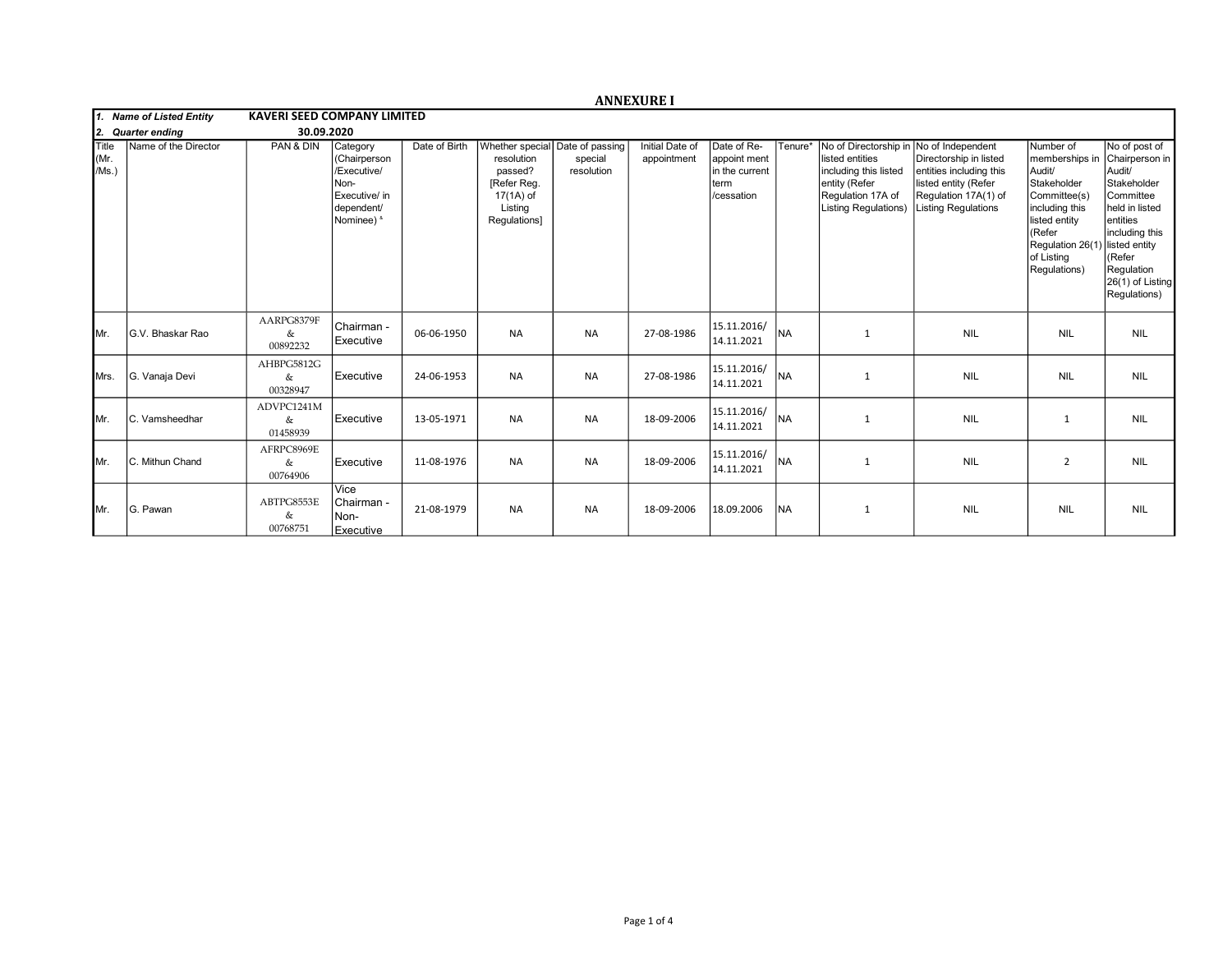| IMr.                                                             | S. Raghuvardhan Reddy                                                              | AJPPS8649K<br>&<br>01992206 | Non-<br>Executive -<br>Independent   | 09-03-1947 | <b>NA</b> | <b>NA</b> | 18-09-2014 | 17.09.2019/1 72<br>7.09.2024 | Months |           |           |            |            |
|------------------------------------------------------------------|------------------------------------------------------------------------------------|-----------------------------|--------------------------------------|------------|-----------|-----------|------------|------------------------------|--------|-----------|-----------|------------|------------|
| IMr.                                                             | S.M. Ilyas                                                                         | AHIPS5691J<br>&<br>03542011 | INon-<br> Executive -<br>Independent | 25-07-1947 | <b>NA</b> | <b>NA</b> | 18-09-2014 | 17.09.2019/1 72<br>7.09.2024 | Months |           |           | <b>NIL</b> | <b>NIL</b> |
| Mr.                                                              | K. Purushotham                                                                     | AGKPK8119J<br>&<br>01540645 | Non-<br>Executive -<br>Independent   | 05-07-1946 | <b>NA</b> | <b>NA</b> | 18-09-2014 | 17.09.2019/1 72<br>7.09.2024 | Months |           |           |            |            |
| IMrs.                                                            | M. Chaya Ratan                                                                     | ABJPM6721E<br>&<br>08085687 | INon-<br>Executive -<br>Independent  | 26-01-1953 | <b>NA</b> | <b>NA</b> | 24-05-2018 | 24.05.2018/ 28<br>23.05.2023 | Months |           |           | <b>NIL</b> | <b>NIL</b> |
| IMr.                                                             | V. Bhaskar*                                                                        | ABEPV4108P<br>&<br>03558571 | Non-<br>Executive -<br>Independent   | 13-09-1953 | <b>NA</b> | <b>NA</b> | 14-11-2018 | 04.08.2020 NA                |        | <b>NA</b> | <b>NA</b> | <b>NA</b>  | <b>NA</b>  |
| Whether Regular Chairperson appointed - YES                      |                                                                                    |                             |                                      |            |           |           |            |                              |        |           |           |            |            |
| Whether Chairperson is related to managing director or CEO - YES |                                                                                    |                             |                                      |            |           |           |            |                              |        |           |           |            |            |
|                                                                  | PAN number of any director would not be displayed on the website of Stock Exchange |                             |                                      |            |           |           |            |                              |        |           |           |            |            |

<sup>a</sup>Category of directors means executive/non-executive/independent/Nominee. if a director fits into more than one category write all categories separating them with hyphen

\* to be filled only for Independent Director. Tenure would mean total period from which Independent director is serving on Board of directors of the listed entity in continuity without any cooling off period.

\*Dr V. Bhaskar passed away on 04.08.2020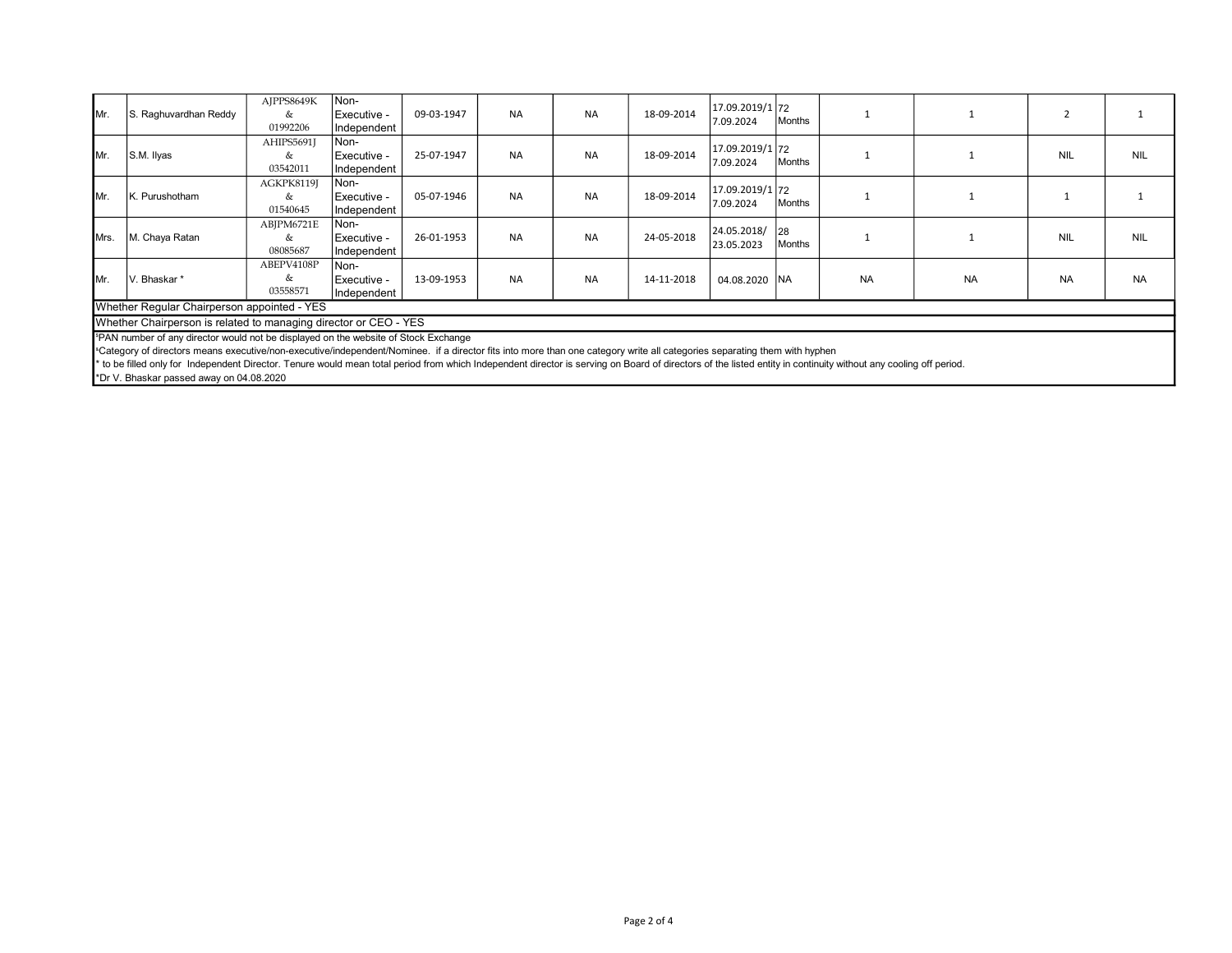| Iш.<br><b>Composition of Committees</b>                                                                          |     |                                              |                                                                                                                                                                           |                                                         |                                                                |                                                                                                 |                                                      |                                                                        |                      |  |
|------------------------------------------------------------------------------------------------------------------|-----|----------------------------------------------|---------------------------------------------------------------------------------------------------------------------------------------------------------------------------|---------------------------------------------------------|----------------------------------------------------------------|-------------------------------------------------------------------------------------------------|------------------------------------------------------|------------------------------------------------------------------------|----------------------|--|
| <b>Name of Committee</b>                                                                                         |     | Whether Regular Chairperson appointed<br>DIN |                                                                                                                                                                           | Name of Committee members                               |                                                                | Category<br>(Chairperson/Executive/<br>INon-<br>Executive/independent/<br>Nominee) <sup>s</sup> |                                                      | Date of Appointment                                                    | Date of<br>Cessation |  |
|                                                                                                                  |     | 01540645                                     |                                                                                                                                                                           | Mr. K. Purushotham                                      |                                                                | Independent-Chairperson                                                                         |                                                      | 23.05.2013                                                             |                      |  |
|                                                                                                                  |     | 01992206                                     |                                                                                                                                                                           |                                                         | Mr. S. Raghuvardhan Reddy                                      |                                                                                                 | Independent                                          | 24.05.2018                                                             |                      |  |
| 1. Audit Committee                                                                                               |     | 00764906                                     | Yes                                                                                                                                                                       | Mr. C. Mithun Chand                                     |                                                                | Executive                                                                                       |                                                      | 15.02.2007                                                             |                      |  |
|                                                                                                                  |     | 03558571                                     |                                                                                                                                                                           | Mr. V. Bhaskar *                                        |                                                                | Independent                                                                                     |                                                      | 14.11.2018                                                             | 04.08.2020           |  |
|                                                                                                                  |     | 01540645                                     |                                                                                                                                                                           | Mr. K. Purushotham                                      |                                                                | Independent-Chairperson                                                                         |                                                      | 23.05.2013                                                             |                      |  |
| <b>12.</b> Nomination & Remuneration Committee                                                                   |     | 01992206                                     | Yes                                                                                                                                                                       | Mr. S. Raghuvardhan Reddy                               |                                                                | Independent                                                                                     |                                                      | 14.09.2016                                                             |                      |  |
|                                                                                                                  |     | 08085687                                     |                                                                                                                                                                           | Mrs. M. Chaya Ratan                                     |                                                                | Independent                                                                                     |                                                      | 24-05-2018                                                             |                      |  |
|                                                                                                                  |     | 01992206                                     |                                                                                                                                                                           | Mr. S. Raghuvardhan Reddy                               |                                                                |                                                                                                 | Independent-Chairperson                              | 14.02.2019                                                             |                      |  |
| 3. Risk Management Committee                                                                                     |     | 01458939                                     | Yes                                                                                                                                                                       | Mr. C. Vamsheedhar                                      | Executive                                                      |                                                                                                 |                                                      | 14.02.2019                                                             |                      |  |
|                                                                                                                  |     | 00764906                                     |                                                                                                                                                                           | Mr. C.Mithunchand                                       | Executive                                                      |                                                                                                 |                                                      | 14.02.2019                                                             | ۰                    |  |
| 4. Stakeholders Relationship Committee'                                                                          |     | 01992206                                     |                                                                                                                                                                           | Mr. S. Raghuvardhan Reddy                               |                                                                |                                                                                                 | Independent-Chairperson                              | 14.11.2018                                                             | ÷                    |  |
|                                                                                                                  |     | 01458939                                     | Yes                                                                                                                                                                       | Mr. C. Vamsheedhar                                      | Executive                                                      |                                                                                                 |                                                      | 15.02.2007                                                             | $\overline{a}$       |  |
|                                                                                                                  |     | 00764906                                     |                                                                                                                                                                           | Mr. C. Mithun Chand                                     |                                                                | Executive                                                                                       |                                                      | 15.02.2007                                                             |                      |  |
| 5. Corporate Social Responsibility Committee'                                                                    |     | 00892232                                     |                                                                                                                                                                           | Mr. G.V. Bhaskar Rao                                    |                                                                |                                                                                                 | Independent-Chairperson                              | 13.08.2014                                                             |                      |  |
|                                                                                                                  |     | 00328947                                     | Yes                                                                                                                                                                       |                                                         | Mrs. G. Vanaja Devi<br>Executive                               |                                                                                                 |                                                      | 13.08.2014                                                             |                      |  |
|                                                                                                                  |     | 01992206                                     |                                                                                                                                                                           |                                                         | Mr. S. Raghuvardhan Reddy<br>Executive                         |                                                                                                 |                                                      | 14.11.2018                                                             | $\overline{a}$       |  |
|                                                                                                                  |     |                                              | *Category of directors means executive/non-executive/independent/Nominee. If a director fits into more than one category write all categories separating them with hyphen |                                                         |                                                                |                                                                                                 |                                                      |                                                                        |                      |  |
| *Dr V. Bhaskar passed away on 04.08.2020                                                                         |     |                                              |                                                                                                                                                                           |                                                         |                                                                |                                                                                                 |                                                      |                                                                        |                      |  |
| <b>Meeting of Board of Directors</b><br>IIII.                                                                    |     |                                              |                                                                                                                                                                           |                                                         |                                                                |                                                                                                 |                                                      |                                                                        |                      |  |
| Date(s) of Meeting (if any) in the previous quarter                                                              |     |                                              | Whether<br>Date(s) of Meeting (if any) in the relevant quarter<br>reauirement of<br>Quorum met*                                                                           |                                                         | Number of Directors<br>Present                                 |                                                                                                 | Number of<br>Independent<br><b>Directors Present</b> | Maximum gap between any two consecutive (in number of<br>days)         |                      |  |
| 30.05.2020                                                                                                       |     |                                              | 13.08.2020                                                                                                                                                                | Yes                                                     | 8                                                              |                                                                                                 | $\overline{4}$                                       | 74                                                                     |                      |  |
| to be filled in only for the current quarter meetings                                                            |     |                                              |                                                                                                                                                                           |                                                         |                                                                |                                                                                                 |                                                      |                                                                        |                      |  |
| Iv.<br><b>Meeting of Committees</b>                                                                              |     |                                              |                                                                                                                                                                           |                                                         |                                                                |                                                                                                 |                                                      |                                                                        |                      |  |
| Date(s) of meeting of the<br>Whether requirement of Quorum<br>committee in the relevant quarter<br>met (details) |     |                                              | <b>Number of Directors Present</b>                                                                                                                                        | Number of<br>Independent<br>Directors<br><i>Present</i> | Date(s) of meeting of the committee in the<br>previous quarter |                                                                                                 |                                                      | Maximum gap between any two consecutive meetings in<br>number of days* |                      |  |
| Audit Committee: 13.08.2020                                                                                      | Yes |                                              | 3                                                                                                                                                                         | 2                                                       | Audit Committee: 30.05.2020                                    |                                                                                                 | 74                                                   |                                                                        |                      |  |

\* This information has to be mandatorily be given for audit committee, for rest of the committees giving this information is optional